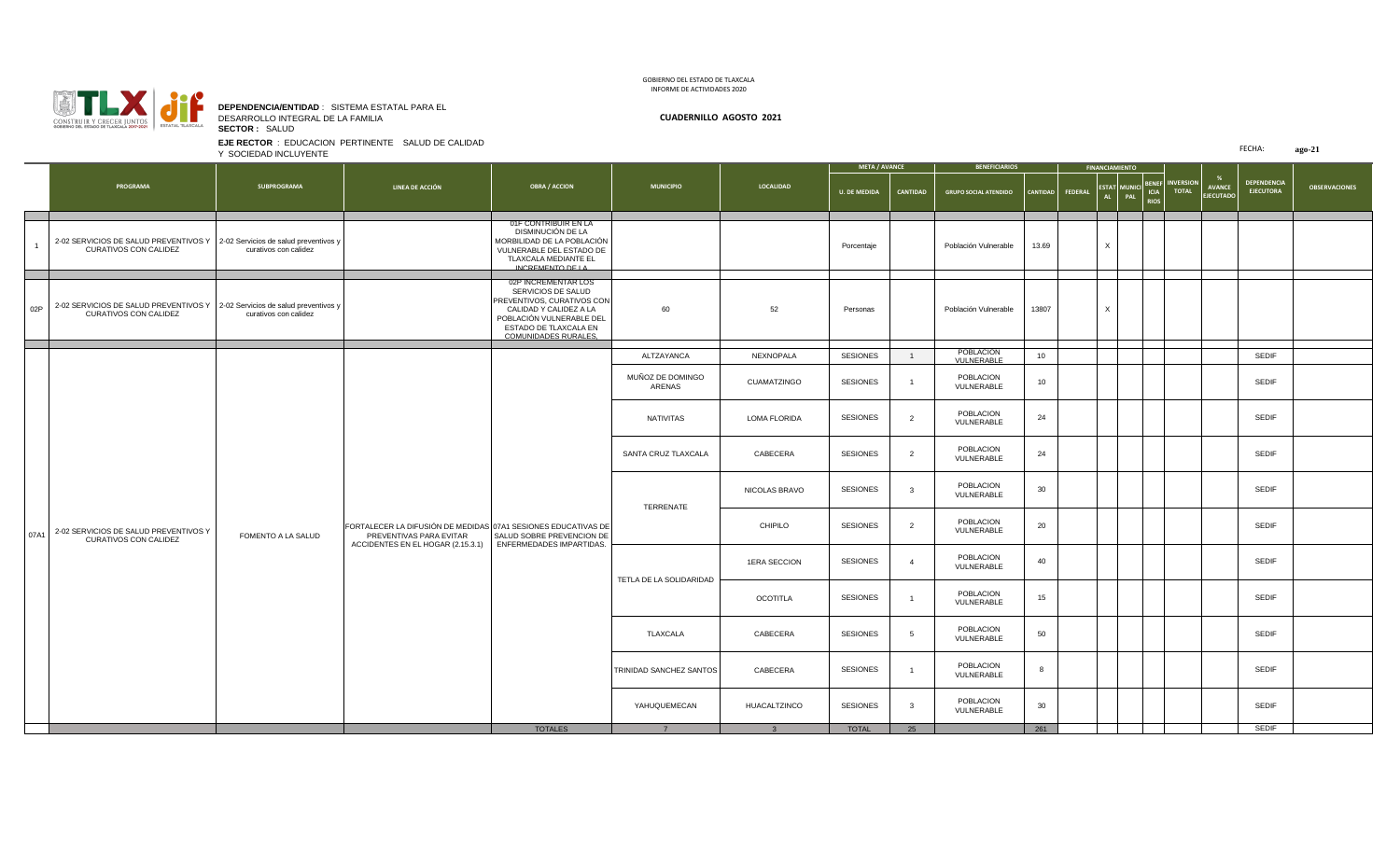|      |                                                                |                    |                                                                                                                               |                                                                                              |                         |                          | <b>META / AVANCE</b>                 |                 | <b>BENEFICIARIOS</b>         |                |         | <b>FINANCIAMIENTC</b>                       |                                           |                           |                                   |                                 |                      |
|------|----------------------------------------------------------------|--------------------|-------------------------------------------------------------------------------------------------------------------------------|----------------------------------------------------------------------------------------------|-------------------------|--------------------------|--------------------------------------|-----------------|------------------------------|----------------|---------|---------------------------------------------|-------------------------------------------|---------------------------|-----------------------------------|---------------------------------|----------------------|
|      | PROGRAMA                                                       | SUBPROGRAMA        | LINEA DE ACCIÓN                                                                                                               | <b>OBRA / ACCION</b>                                                                         | <b>MUNICIPIO</b>        | LOCALIDAD                | <b>U. DE MEDIDA</b>                  | CANTIDAD        | <b>GRUPO SOCIAL ATENDIDO</b> | CANTIDAD       | FEDERAL | <b>ESTAT</b><br><b>MUNICI</b><br>AL.<br>PAL | <b>BENE</b><br><b>ICIA</b><br><b>RIOS</b> | <b>INVERSION</b><br>TOTAL | <b>AVANCE</b><br><b>EJECUTADO</b> | DEPENDENCIA<br><b>EJECUTORA</b> | <b>OBSERVACIONES</b> |
| 08A2 | 2-02 SERVICIOS DE SALUD PREVENTIVOS Y<br>CURATIVOS CON CALIDEZ | FOMENTO A LA SALUD | FORTALECER LA DIFUSIÓN DE MEDIDAS<br>PREVENTIVAS PARA EVITAR<br>ACCIDENTES EN EL HOGAR (2.15.3.1)                             | 08A1 IMPLEMENTAR PLATICAS A<br>ADOLESCENTES SOBRE<br>PREVENCIÓN DE ACCIDENTES<br>EN EL HOGAR | TLAXCALA                | CABECERA                 | <b>PLATICAS</b>                      | $5\overline{5}$ | ADOLESCENTES                 | 10             |         |                                             |                                           |                           |                                   | <b>SEDIF</b>                    |                      |
|      |                                                                |                    |                                                                                                                               | <b>TOTALES</b>                                                                               | $\overline{1}$          | $\mathbf{0}$             |                                      | 5 <sup>5</sup>  |                              | 10             |         |                                             |                                           |                           |                                   | <b>SEDIF</b>                    |                      |
|      |                                                                |                    |                                                                                                                               |                                                                                              | NATIVITAS               | CABECERA                 | PRUEBAS                              | 20              | <b>MUJERES</b>               | 20             |         |                                             |                                           |                           |                                   | SEDIF                           |                      |
|      |                                                                |                    |                                                                                                                               |                                                                                              | TERRENATE               | NICOLAS BRAVO            | PRUEBAS                              | 11              | <b>MUJERES</b>               | 11             |         |                                             |                                           |                           |                                   | SEDIF                           |                      |
| 09A2 | 2-02 SERVICIOS DE SALUD PREVENTIVOS Y                          | FOMENTO A LA SALUD | FORTALECER LA PARTICIPACIÓN DE LA<br>COMUNIDAD EN LAS CAMPAÑAS Y<br>PROGRAMAS DE EDUCACIÓN PARA LA CITOLOGIAS CERVICO VAGINAL | 09A2 ATENDER A MUJERES CON                                                                   | TLAXCALA                | CABECERA                 | PRUEBAS                              | 41              | <b>MUJERES</b>               | 41             |         |                                             |                                           |                           |                                   | SEDIF                           |                      |
|      | CURATIVOS CON CALIDEZ                                          |                    | SALUD, ASÍ COMO DE PREVENCIÓN,<br>DETECCIÓN Y COMBATE DE<br>ENFERMEDADES (L.A.2.15.1.4)                                       | PARA DETECTAR CANCER<br>CERVICO UTERINO Y MAMARIO.                                           | TZOMPANTEPEC            | CABECERA                 | PRUEBAS                              | $\overline{7}$  | <b>MUJERES</b>               | $\overline{7}$ |         |                                             |                                           |                           |                                   | SEDIF                           |                      |
|      |                                                                |                    |                                                                                                                               |                                                                                              | YAHUQUEMECAN            | <b>HUALCATZINCO</b>      | PRUEBAS                              | 12              | <b>MUJERES</b>               | 12             |         |                                             |                                           |                           |                                   | <b>SEDIF</b>                    |                      |
|      |                                                                |                    |                                                                                                                               |                                                                                              |                         | TETEL                    | PRUEBAS                              | 9               | <b>MUJERES</b>               | 9              |         |                                             |                                           |                           |                                   | <b>SEDIF</b>                    |                      |
|      |                                                                |                    |                                                                                                                               | <b>TOTALES</b>                                                                               | 5 <sup>5</sup>          | $\overline{\phantom{a}}$ | <b>TOTAL</b>                         | 100             |                              | 100            |         |                                             |                                           |                           |                                   | SEDIF                           |                      |
|      |                                                                |                    |                                                                                                                               |                                                                                              | NATIVITAS               | CABECERA                 | SOMATOMETRI<br>$\mathsf{A}$          | 18              | <b>NIÑOS</b>                 | 18             |         |                                             |                                           |                           |                                   | <b>SEDIF</b>                    |                      |
|      |                                                                |                    |                                                                                                                               |                                                                                              | SANTA CRUZ TLAXCALA     | CABECERA                 | <b>SOMATOMETRI</b><br>A              | 15              | <b>NIÑOS</b>                 | 15             |         |                                             |                                           |                           |                                   | SEDIF                           |                      |
|      |                                                                |                    |                                                                                                                               |                                                                                              | <b>TEOLOCHOLCO</b>      | CABECERA                 | <b>SOMATOMETRI</b><br>A              | 25              | <b>NIÑOS</b>                 | 25             |         |                                             |                                           |                           |                                   | SEDIF                           |                      |
| 10A2 | 2-02 SERVICIOS DE SALUD PREVENTIVOS Y                          | FOMENTO A LA SALUD | FORTALECER LAS ACCIONES DE<br>PREVENCIÓN Y CONTROL DEL                                                                        | 10A2 VIGILAR EL ESTADO<br>NUTRICIONAL DE LOS MENORES                                         | TERRENATE               | CHIPILO                  | <b>SOMATOMETRI</b><br>$\overline{A}$ | 50              | <b>NIÑOS</b>                 | 50             |         |                                             |                                           |                           |                                   | SEDIF                           |                      |
|      | CURATIVOS CON CALIDEZ                                          |                    | SOBREPESO Y OBESIDAD DESDE LOS DE 5 AÑOS DE EDAD MEDIANTE<br>PRIMEROS AÑOS DE VIDA (L.A.2.15.2.4)                             | SOMATOMETRIAS RELIZADAS.                                                                     | TETLA DE LA SOLIDARIDAD | 1RA SECCIÓN              | <b>SOMATOMETRI</b><br>$\mathsf{A}$   | 125             | <b>NIÑOS</b>                 | 125            |         |                                             |                                           |                           |                                   | SEDIF                           |                      |
|      |                                                                |                    |                                                                                                                               |                                                                                              | TLAXCALA                | CABECERA                 | <b>SOMATOMETRI</b><br>$\overline{A}$ | 17              | <b>NIÑOS</b>                 | 17             |         |                                             |                                           |                           |                                   | SEDIF                           |                      |
|      |                                                                |                    |                                                                                                                               |                                                                                              | TRINIDAD SANCHEZ SANTOS | CABECERA                 | <b>SOMATOMETRI</b><br>$\mathsf{A}$   | 25              | <b>NIÑOS</b>                 | 25             |         |                                             |                                           |                           |                                   | <b>SEDIF</b>                    |                      |
|      |                                                                |                    |                                                                                                                               |                                                                                              | YAHUQUEMECAN            | SAN JOSE TETEL           | <b>SOMATOMETRI</b>                   | 25              | <b>NIÑOS</b>                 | 25             |         |                                             |                                           |                           |                                   | SEDIF                           |                      |
|      |                                                                |                    |                                                                                                                               |                                                                                              | $\overline{9}$          | 6                        |                                      | 300             |                              | 300            |         |                                             |                                           |                           |                                   | <b>SEDIF</b>                    |                      |
|      |                                                                |                    |                                                                                                                               |                                                                                              | ALTZAYANCA              | NEXNOPALA                | PRUEBA                               | $\mathbf{3}$    | <b>HOMBRES</b>               | $\mathbf{3}$   |         |                                             |                                           |                           |                                   | SEDIF                           |                      |
|      |                                                                |                    |                                                                                                                               |                                                                                              | <b>IXTENCO</b>          | CABECERA                 | PRUEBA                               | 14              | <b>HOMBRES</b>               | 14             |         |                                             |                                           |                           |                                   | <b>SEDIF</b>                    |                      |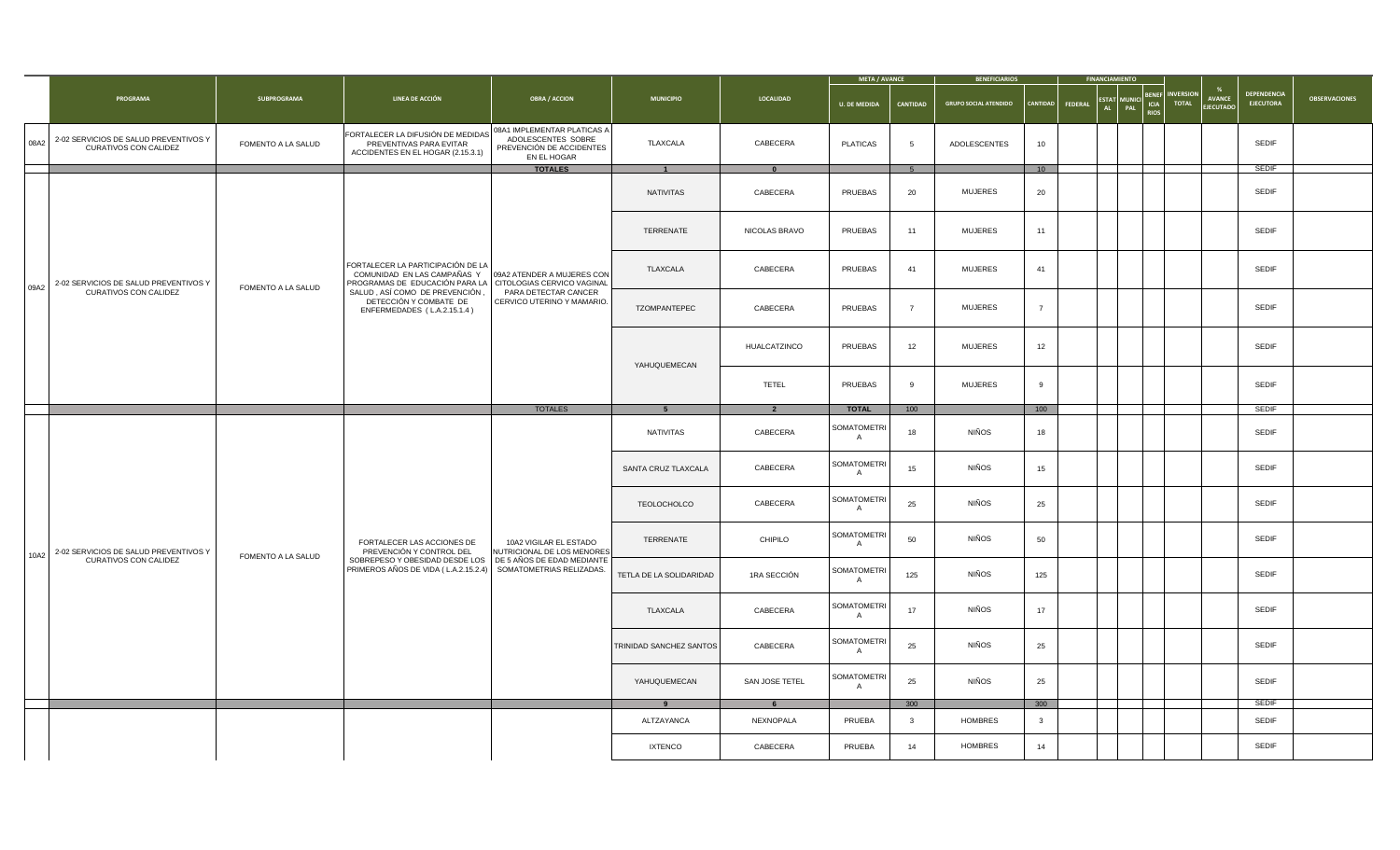|       |                                                                |                    |                                                                                                                                                   |                                                               |                            |                         | <b>META / AVANCE</b> |                | <b>BENEFICIARIOS</b>         | <b>FINANCIAMIENTO</b>                            |                                     |                                 |                                   |                                 |                      |
|-------|----------------------------------------------------------------|--------------------|---------------------------------------------------------------------------------------------------------------------------------------------------|---------------------------------------------------------------|----------------------------|-------------------------|----------------------|----------------|------------------------------|--------------------------------------------------|-------------------------------------|---------------------------------|-----------------------------------|---------------------------------|----------------------|
|       | PROGRAMA                                                       | <b>SUBPROGRAMA</b> | LINEA DE ACCIÓN                                                                                                                                   | <b>OBRA / ACCION</b>                                          | <b>MUNICIPIO</b>           | LOCALIDAD               | <b>U. DE MEDIDA</b>  | CANTIDAD       | <b>GRUPO SOCIAL ATENDIDO</b> | STAT<br><b>CANTIDAD</b><br><b>FEDERAL</b><br>AL. | BENER<br>ICIA<br>PAL<br><b>RIOS</b> | <b>NVERSION</b><br><b>TOTAL</b> | <b>AVANCE</b><br><b>EJECUTADO</b> | DEPENDENCIA<br><b>EJECUTORA</b> | <b>OBSERVACIONES</b> |
|       |                                                                |                    |                                                                                                                                                   |                                                               | NATIVITAS                  | CABECERA                | PRUEBA               | 33             | HOMBRES                      | 33                                               |                                     |                                 |                                   | <b>SEDIF</b>                    |                      |
|       |                                                                |                    | FORTALECER LAS ACCIONES PARA LA                                                                                                                   |                                                               | SANTA CRUZ TLAXCALA        | CABECERA                | PRUEBA               | 14             | HOMBRES                      | 14                                               |                                     |                                 |                                   | <b>SEDIF</b>                    |                      |
| 11A2a | 2-02 SERVICIOS DE SALUD PREVENTIVOS Y<br>CURATIVOS CON CALIDEZ | FOMENTO A LA SALUD | PREVENCIÓN, DETECCIÓN OPORTUNA<br>Y CONTROL DE LA DIABETES MELLITUS<br>Y SUS COMPLICACIONES EN MUJERES                                            | 11A2a REALIZAR PRUEBAS DE<br>DIABETES MELLITUS A<br>(HOMBRES) | SAN LUIS TEOLOCHOLCO       | CABECERA                | PRUEBA               | 6              | HOMBRES                      | 6                                                |                                     |                                 |                                   | <b>SEDIF</b>                    |                      |
|       |                                                                |                    | (LA 2.15.2.5)                                                                                                                                     |                                                               | TERRENATE                  | CABECERA                | PRUEBA               | $\overline{2}$ | HOMBRES                      | 2                                                |                                     |                                 |                                   | SEDIF                           |                      |
|       |                                                                |                    |                                                                                                                                                   |                                                               | TETLA DE LA SOLIDARIDAD    | OCOTITLA                | PRUEBA               | $\overline{1}$ | HOMBRES                      | $\mathbf{1}$                                     |                                     |                                 |                                   | SEDIF                           |                      |
|       |                                                                |                    |                                                                                                                                                   |                                                               |                            | 1RA SECCIÓN             | PRUEBA               | $\overline{4}$ | <b>HOMBRES</b>               | $\overline{4}$                                   |                                     |                                 |                                   | SEDIF                           |                      |
|       |                                                                |                    |                                                                                                                                                   |                                                               | TZOMPANTEPEC               | CABECERA                | PRUEBA               | 13             | HOMBRES                      | 13                                               |                                     |                                 |                                   | SEDIF                           |                      |
|       |                                                                |                    |                                                                                                                                                   | <b>TOTALES</b>                                                | $\overline{7}$             | $\overline{\mathbf{3}}$ |                      | 90             |                              | 90                                               |                                     |                                 |                                   | <b>SEDIF</b>                    |                      |
|       |                                                                |                    |                                                                                                                                                   |                                                               | ALTZAYANCA                 | NEXNOPALA               | PRUEBA               | 11             | <b>MUJERES</b>               | 11                                               |                                     |                                 |                                   | SEDIF                           |                      |
|       |                                                                |                    |                                                                                                                                                   |                                                               | MUÑOZ DE DOMINGO<br>ARENAS | CUAMATZINGO             | PRUEBA               | $\overline{4}$ | <b>MUJERES</b>               | $\overline{4}$                                   |                                     |                                 |                                   | SEDIF                           |                      |
|       |                                                                |                    |                                                                                                                                                   |                                                               | <b>IXTENCO</b>             | CABECERA                | PRUEBA               | 19             | MUJERES                      | 19                                               |                                     |                                 |                                   | SEDIF                           |                      |
|       |                                                                |                    |                                                                                                                                                   |                                                               | <b>NATIVITAS</b>           | CABECERA                | PRUEBA               | 40             | <b>MUJERES</b>               | 40                                               |                                     |                                 |                                   | SEDIF                           |                      |
|       |                                                                |                    |                                                                                                                                                   |                                                               | SANTA CRUZ TLAXCALA        | CABECERA                | PRUEBA               | 37             | <b>MUJERES</b>               | 37                                               |                                     |                                 |                                   | SEDIF                           |                      |
|       |                                                                |                    | FORTALECER LAS ACCIONES PARA LA                                                                                                                   |                                                               | SAN LUIS TEOLOCHOLCO       | CABECERA                | PRUEBA               | 12             | <b>MUJERES</b>               | 12                                               |                                     |                                 |                                   | SEDIF                           |                      |
| 11A2b | 2-02 SERVICIOS DE SALUD PREVENTIVOS Y<br>CURATIVOS CON CALIDEZ | FOMENTO A LA SALUD | PREVENCIÓN, DETECCIÓN OPORTUNA 11A2b REALIZAR PRUEBAS DE<br>Y CONTROL DE LA DIABETES MELLITUS<br>Y SUS COMPLICACIONES EN HOMBRES<br>(LA 2.15.2.5) | DIABETES MELLITUS A<br>(MUJERES)                              | TERRENATE                  | CABECERA                | PRUEBA               | 13             | <b>MUJERES</b>               | 13                                               |                                     |                                 |                                   | SEDIF                           |                      |
|       |                                                                |                    |                                                                                                                                                   |                                                               |                            | <b>OCOTITLA</b>         | PRUEBA               | 10             | <b>MUJERES</b>               | 10 <sup>1</sup>                                  |                                     |                                 |                                   | SEDIF                           |                      |
|       |                                                                |                    |                                                                                                                                                   |                                                               | TETLA DE LA SOLIDARIDAD    | 1ERA SECCION            | PRUEBA               | 24             | MUJERES                      | 24                                               |                                     |                                 |                                   | <b>SEDIF</b>                    |                      |
|       |                                                                |                    |                                                                                                                                                   |                                                               | TRINIDAD SANCHEZ SANTOS    | CABECERA                | PRUEBA               | $\overline{7}$ | <b>MUJERES</b>               | $\overline{7}$                                   |                                     |                                 |                                   | <b>SEDIF</b>                    |                      |
|       |                                                                |                    |                                                                                                                                                   |                                                               | TZOMPANTEPEC               | CABECERA                | PRUEBA               | 11             | <b>MUJERES</b>               | 11                                               |                                     |                                 |                                   | SEDIF                           |                      |
|       |                                                                |                    |                                                                                                                                                   |                                                               | YAHUQUEMECAN               | SAN JOSE TETEL          | PRUEBA               | 22             | MUJERES                      | 22                                               |                                     |                                 |                                   | SEDIF                           |                      |
|       |                                                                |                    |                                                                                                                                                   | <b>TOTALES</b>                                                | 11                         | 5 <sup>5</sup>          |                      | 210            |                              | 210                                              |                                     |                                 |                                   | <b>SEDIF</b>                    |                      |
|       |                                                                |                    |                                                                                                                                                   |                                                               | <b>IXTENCO</b>             | CABECERA                | <b>MEDICION</b>      | 33             | POBLACION<br>VULNERABLE      | 33                                               |                                     |                                 |                                   | <b>SEDIF</b>                    |                      |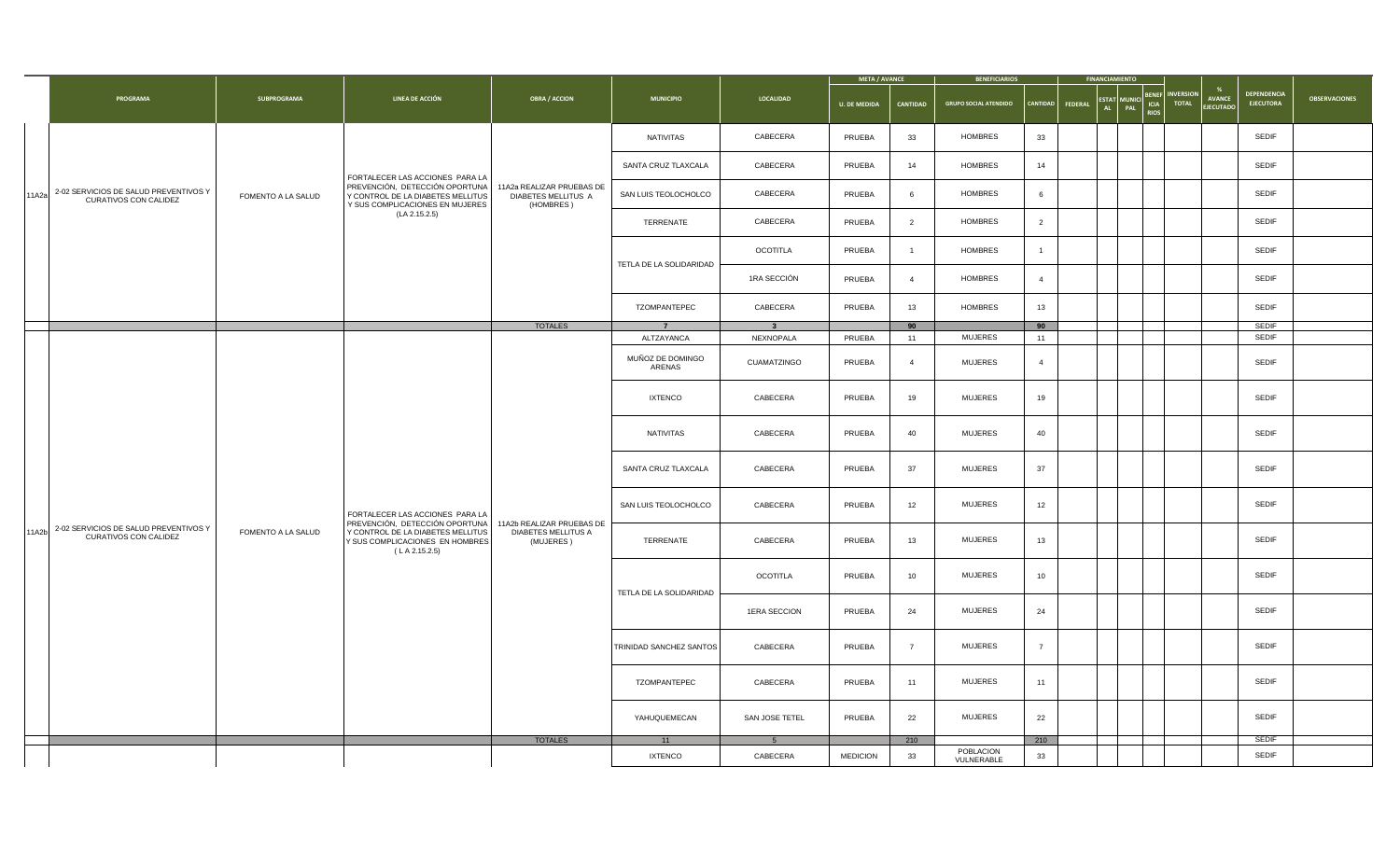|      |                                                                |                    |                                                                                                                                       |                                                                                                                    |                                        |                   | <b>META / AVANCE</b> |                | <b>BENEFICIARIOS</b>         |                | <b>FINANCIAMIENTO</b>                      |                                     |                                                                       |                                        |                      |
|------|----------------------------------------------------------------|--------------------|---------------------------------------------------------------------------------------------------------------------------------------|--------------------------------------------------------------------------------------------------------------------|----------------------------------------|-------------------|----------------------|----------------|------------------------------|----------------|--------------------------------------------|-------------------------------------|-----------------------------------------------------------------------|----------------------------------------|----------------------|
|      | PROGRAMA                                                       | SUBPROGRAMA        | LINEA DE ACCIÓN                                                                                                                       | <b>OBRA / ACCION</b>                                                                                               | <b>MUNICIPIO</b>                       | <b>LOCALIDAD</b>  | <b>U. DE MEDIDA</b>  | CANTIDAD       | <b>GRUPO SOCIAL ATENDIDO</b> | CANTIDAD       | <b>STAT</b><br>FEDERAL<br><b>AL</b><br>PAL | <b>BENER</b><br>ICIA<br><b>RIOS</b> | <b>INVERSION</b><br><b>AVANCE</b><br><b>TOTAL</b><br><b>EJECUTADO</b> | <b>DEPENDENCIA</b><br><b>EJECUTORA</b> | <b>OBSERVACIONES</b> |
|      |                                                                |                    |                                                                                                                                       |                                                                                                                    | ACUAMANALA DE MIGUEL<br><b>HIDALGO</b> | CABECERA          | <b>MEDICION</b>      | 25             | POBLACION<br>VULNERABLE      | 25             |                                            |                                     |                                                                       | SEDIF                                  |                      |
|      |                                                                |                    |                                                                                                                                       |                                                                                                                    | <b>NATIVITAS</b>                       | CABECERA          | <b>MEDICION</b>      | 73             | POBLACION<br>VULNERABLE      | 73             |                                            |                                     |                                                                       | <b>SEDIF</b>                           |                      |
|      |                                                                |                    |                                                                                                                                       |                                                                                                                    | SANTA CRUZ TLAXCALA                    | CABECERA          | <b>MEDICION</b>      | 30             | POBLACION<br>VULNERABLE      | 30             |                                            |                                     |                                                                       | SEDIF                                  |                      |
|      |                                                                |                    |                                                                                                                                       |                                                                                                                    |                                        | CABECERA          | <b>MEDICION</b>      | 15             | POBLACION<br>VULNERABLE      | 15             |                                            |                                     |                                                                       | SEDIF                                  |                      |
|      |                                                                |                    |                                                                                                                                       |                                                                                                                    | TERRENATE                              | CHIPILO           | <b>MEDICION</b>      | 30             | POBLACION<br>VULNERABLE      | 30             |                                            |                                     |                                                                       | SEDIF                                  |                      |
|      |                                                                |                    | FORTALECER LAS ACCIONES PARA LA PREVENCIÓN DE HIPERTENSIÓN TETLA DE LA SOLIDARIDAD                                                    | 12A2 FORTALECER LA                                                                                                 |                                        | <b>OCOTITLA</b>   | <b>MEDICION</b>      | 11             | POBLACION<br>VULNERABLE      | 11             |                                            |                                     |                                                                       | <b>SEDIF</b>                           |                      |
| 12A2 | 2-02 SERVICIOS DE SALUD PREVENTIVOS Y<br>CURATIVOS CON CALIDEZ | FOMENTO A LA SALUD | PREVENCIÓN, DETECCIÓN OPORTUNA   ARTERIAL MEDIANTE LA TOMA<br>Y CONTROL DE LA DIABETES MELLITUS<br>Y SUS COMPLICACIONES (LA 2.15.2.5) | DE PRESIÓN ARTERIAL A<br>POBLACIÓN VULNERABLE<br>REALIZADA.                                                        |                                        | 1ERA SECCION      | <b>MEDICION</b>      | 28             | POBLACION<br>VULNERABLE      | 28             |                                            |                                     |                                                                       | SEDIF                                  |                      |
|      |                                                                |                    |                                                                                                                                       |                                                                                                                    | TETLATLAHUCA                           | HUALCATZINCO      | <b>MEDICION</b>      | 30             | POBLACION<br>VULNERABLE      | 30             |                                            |                                     |                                                                       | SEDIF                                  |                      |
|      |                                                                |                    |                                                                                                                                       |                                                                                                                    | TLAXCALA                               | CABECERA          | <b>MEDICION</b>      | 155            | POBLACION<br>VULNERABLE      | 155            |                                            |                                     |                                                                       | SEDIF                                  |                      |
|      |                                                                |                    |                                                                                                                                       |                                                                                                                    | TRINIDAD SANCHEZ SANTOS                | CABECERA          | <b>MEDICION</b>      | 17             | POBLACION<br>VULNERABLE      | 17             |                                            |                                     |                                                                       | SEDIF                                  |                      |
|      |                                                                |                    |                                                                                                                                       |                                                                                                                    | TZOMPANTEPEC                           | CABECERA          | <b>MEDICION</b>      | 24             | POBLACION<br>VULNERABLE      | 24             |                                            |                                     |                                                                       | SEDIF                                  |                      |
|      |                                                                |                    |                                                                                                                                       |                                                                                                                    | YAHUQUEMECAN                           | SAN JOSE TETEL    | <b>MEDICION</b>      | 29             | POBLACION<br>VULNERABLE      | 29             |                                            |                                     |                                                                       | SEDIF                                  |                      |
|      |                                                                |                    |                                                                                                                                       |                                                                                                                    | 12                                     |                   |                      | 500            |                              | 500            |                                            |                                     |                                                                       | <b>SEDIF</b>                           |                      |
| 13A3 | 2-02 SERVICIOS DE SALUD PREVENTIVOS Y<br>CURATIVOS CON CALIDEZ | FOMENTO A LA SALUD | FORTALECER EL SISTEMA DE<br>VIGILANCIA EPIDEMIOLOGICA Y<br>CONTROL DE ENFERMEDADES EN EL<br>ESTADO (2.15.2.1)                         | 13A3 FORTALECER EL SISTEMA<br>DE VIGILANCIA<br>EPIDEMIOLOGICA CON<br>INFORMES SOBRECASOS<br>NUEVOS DE ENFERMEDADES | TLAXCALA                               | CABECERA          | <b>INFORMES</b>      | $\overline{4}$ |                              | $\overline{4}$ |                                            |                                     |                                                                       | <b>SEDIF</b>                           |                      |
|      |                                                                |                    |                                                                                                                                       |                                                                                                                    |                                        |                   |                      | 5 <sup>5</sup> |                              | 5 <sub>5</sub> |                                            |                                     |                                                                       | <b>SEDIF</b>                           |                      |
|      |                                                                |                    |                                                                                                                                       |                                                                                                                    | ATLANGATEPEC                           | TEPETZALA         | <b>JORNADAS</b>      | $\mathbf{1}$   | POBLACION<br>VULNERABLE      | $\overline{0}$ |                                            |                                     |                                                                       | SEDIF                                  |                      |
|      |                                                                |                    |                                                                                                                                       |                                                                                                                    | ALTZAYANCA                             | NEXNOPALA         | JORNADAS             | $\overline{1}$ | POBLACION<br>VULNERABLE      |                |                                            |                                     |                                                                       | SEDIF                                  |                      |
|      |                                                                |                    |                                                                                                                                       |                                                                                                                    |                                        | SAN JUAN OCOTITLA | JORNADAS             | $\overline{1}$ | POBLACION<br>VULNERABLE      |                |                                            |                                     |                                                                       | <b>SEDIF</b>                           |                      |
|      |                                                                |                    |                                                                                                                                       |                                                                                                                    | APIZACO                                | LOMA FLORIDA      | JORNADAS             | $\overline{1}$ | POBLACION<br>VULNERABLE      |                |                                            |                                     |                                                                       | SEDIF                                  |                      |
|      |                                                                |                    |                                                                                                                                       |                                                                                                                    | MUÑOZ DE DOMINGO<br>ARENAS             | CUAMATZINGO       | <b>JORNADAS</b>      | $\overline{1}$ | POBLACION<br>VULNERABLE      |                |                                            |                                     |                                                                       | SEDIF                                  |                      |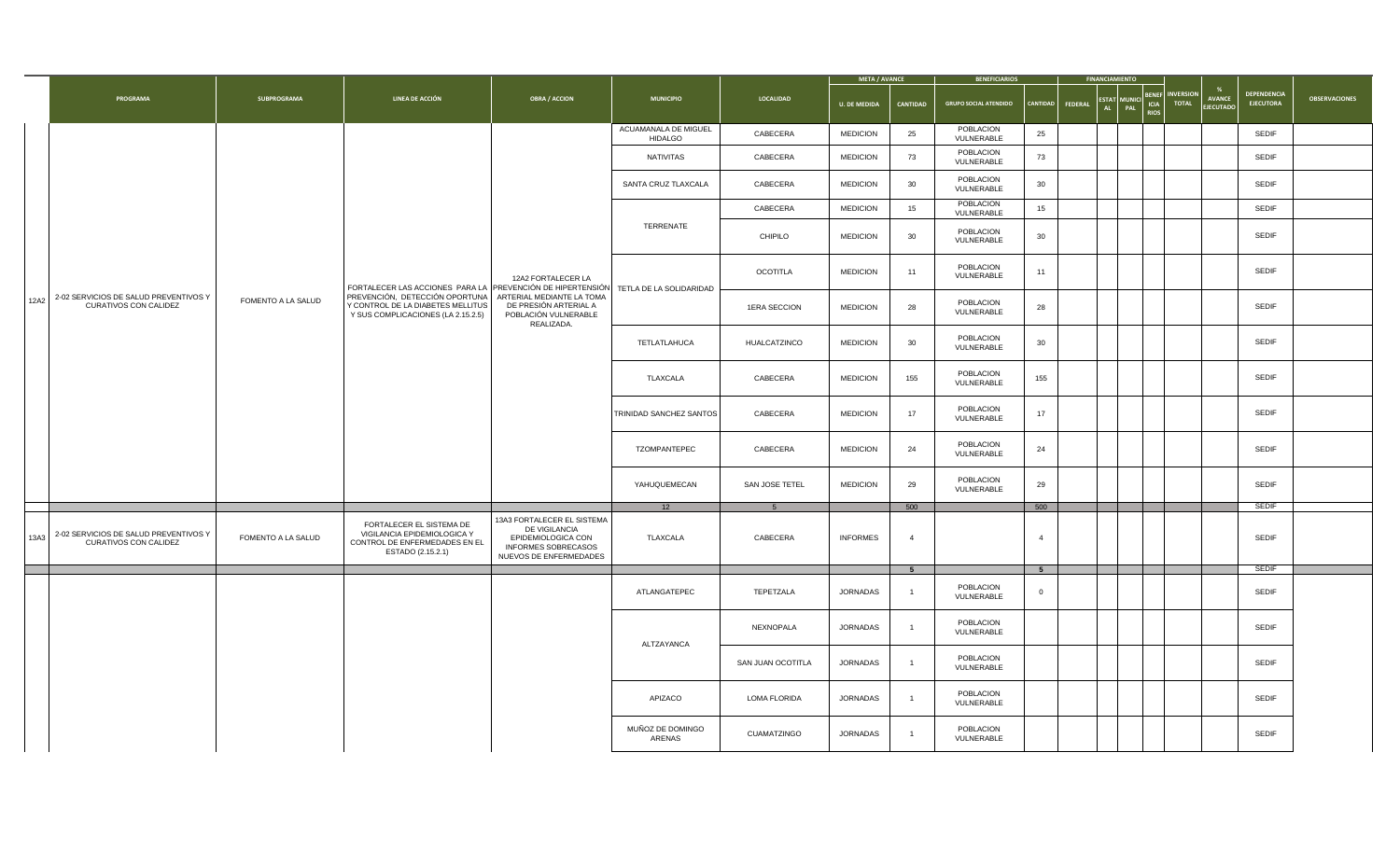|      |                                       |                    |                                                                                                |                                                                                      |                                        |                          | <b>META / AVANCE</b> |                | <b>BENEFICIARIOS</b>         |                 | <b>FINANCIAMIENTO</b>                       |     |                                     |                                 |                                   |                                        |                                                                                       |
|------|---------------------------------------|--------------------|------------------------------------------------------------------------------------------------|--------------------------------------------------------------------------------------|----------------------------------------|--------------------------|----------------------|----------------|------------------------------|-----------------|---------------------------------------------|-----|-------------------------------------|---------------------------------|-----------------------------------|----------------------------------------|---------------------------------------------------------------------------------------|
|      | PROGRAMA                              | SUBPROGRAMA        | LINEA DE ACCIÓN                                                                                | <b>OBRA / ACCION</b>                                                                 | <b>MUNICIPIO</b>                       | LOCALIDAD                | <b>U. DE MEDIDA</b>  | CANTIDAD       | <b>GRUPO SOCIAL ATENDIDO</b> | <b>CANTIDAD</b> | <b>ESTAT</b><br><b>FEDERAL</b><br><b>AL</b> | PAL | <b>BENEF</b><br>ICIA<br><b>RIOS</b> | <b>NVERSION</b><br><b>TOTAL</b> | <b>AVANCE</b><br><b>EJECUTADC</b> | <b>DEPENDENCIA</b><br><b>EJECUTORA</b> | <b>OBSERVACIONES</b>                                                                  |
|      |                                       |                    |                                                                                                |                                                                                      | ESPAÑITA                               | ASILO                    | JORNADAS             | $\overline{1}$ | POBLACION<br>VULNERABLE      |                 |                                             |     |                                     |                                 |                                   | SEDIF                                  |                                                                                       |
|      |                                       |                    |                                                                                                |                                                                                      | <b>IXTENCO</b>                         | CABECERA                 | JORNADAS             | $\overline{1}$ | POBLACION<br>VULNERABLE      |                 |                                             |     |                                     |                                 |                                   | SEDIF                                  |                                                                                       |
|      |                                       |                    |                                                                                                |                                                                                      | ACUAMANALA DE MIGUEL<br><b>HIDALGO</b> | CABECERA                 | JORNADAS             |                | POBLACION<br>VULNERABLE      |                 |                                             |     |                                     |                                 |                                   | SEDIF                                  |                                                                                       |
|      |                                       |                    |                                                                                                |                                                                                      | SANCTORUM DE LAZARO<br>CARDENAS        | CABECERA                 | JORNADAS             | $\overline{1}$ | POBLACION<br>VULNERABLE      |                 |                                             |     |                                     |                                 |                                   | SEDIF                                  |                                                                                       |
|      |                                       |                    |                                                                                                |                                                                                      | NANACAMILPA                            | CABECERA                 | JORNADAS             | $\overline{1}$ | POBLACION<br>VULNERABLE      |                 |                                             |     |                                     |                                 |                                   | SEDIF                                  |                                                                                       |
|      |                                       |                    |                                                                                                |                                                                                      | NATIVITAS                              | CABECERA                 | JORNADAS             | $\overline{1}$ | POBLACION<br>VULNERABLE      |                 |                                             |     |                                     |                                 |                                   | SEDIF                                  | Derivado del cambio<br>en el semaforo                                                 |
| 14A3 | 2-02 SERVICIOS DE SALUD PREVENTIVOS Y | FOMENTO A LA SALUD | FORTALECER LOS PROGRAMAS DE<br>UNIDADES MEDICAS MOVILES PARA<br>AUMENTAR EL ACCESO A SERVICIOS | 14A3 REALIZAR JORNADAS DE<br>SALUD EN UNIDADES MOVILES<br>CON SERVICIOS INTEGALES EN | SAN PABLO DEL MONTE                    | CABECERA                 | JORNADAS             | $\overline{1}$ | POBLACION<br>VULNERABLE      |                 |                                             |     |                                     |                                 |                                   | SEDIF                                  | epidemiológico por<br>COVID 19 y aunado a<br>la demanda por<br>servicios de salud, se |
|      | CURATIVOS CON CALIDEZ                 |                    | EN ZONAS RURALES<br>PARTICULARMENTE EN COMUNIDADES<br>INDIGENAS Y APARTADAS (2.16.1.6)         | ZONAS RURALES CON ALTA<br>MARGINACIÓN                                                | SANTA CRUZ TLAXCALA                    | CABECERA                 | JORNADAS             | $\overline{1}$ | POBLACION<br>VULNERABLE      |                 |                                             |     |                                     |                                 |                                   | <b>SEDIF</b>                           | refleja un aumento<br>considerable de las<br>Jornadas de salud,<br>realizadas con las |
|      |                                       |                    |                                                                                                |                                                                                      |                                        | <b>GUADALUPE TLACHCO</b> | JORNADAS             | $\overline{1}$ | POBLACION<br>VULNERABLE      |                 |                                             |     |                                     |                                 |                                   | <b>SEDIF</b>                           | medidas sanitarias<br>competentes.                                                    |
|      |                                       |                    |                                                                                                |                                                                                      | TEOLOCHOLCO                            | EL ROSARIO               | JORNADAS             | $\overline{1}$ | POBLACION<br>VULNERABLE      |                 |                                             |     |                                     |                                 |                                   | SEDIF                                  |                                                                                       |
|      |                                       |                    |                                                                                                |                                                                                      | TERRENATE                              | CHIPILO                  | JORNADAS             | $\overline{1}$ | POBLACION<br>VULNERABLE      |                 |                                             |     |                                     |                                 |                                   | SEDIF                                  |                                                                                       |
|      |                                       |                    |                                                                                                |                                                                                      | TETLA DE LA SOLIDARIDAD                | PLAN DE AYALA            | JORNADAS             | $\overline{1}$ | POBLACION<br>VULNERABLE      |                 |                                             |     |                                     |                                 |                                   | SEDIF                                  |                                                                                       |
|      |                                       |                    |                                                                                                |                                                                                      | TETLATLAHUCA                           | CABECERA                 | JORNADAS             | $\overline{1}$ | POBLACION<br>VULNERABLE      |                 |                                             |     |                                     |                                 |                                   | SEDIF                                  |                                                                                       |
|      |                                       |                    |                                                                                                |                                                                                      | TLAXCALA                               | CABECERA                 | JORNADAS             | $\overline{1}$ | POBLACION<br>VULNERABLE      |                 |                                             |     |                                     |                                 |                                   | <b>SEDIF</b>                           |                                                                                       |
|      |                                       |                    |                                                                                                |                                                                                      |                                        | ASILO OCOTLAN            | JORNADAS             | $\overline{1}$ | POBLACION<br>VULNERABLE      |                 |                                             |     |                                     |                                 |                                   | SEDIF                                  |                                                                                       |
|      |                                       |                    |                                                                                                |                                                                                      | TRINIDAD SANCHEZ SANTOS                | CABECERA                 | JORNADAS             | $\overline{1}$ | POBLACION<br>VULNERABLE      |                 |                                             |     |                                     |                                 |                                   | SEDIF                                  |                                                                                       |
|      |                                       |                    |                                                                                                |                                                                                      | TZOMPANTEPEC                           | CABECERA                 | JORNADAS             | $\overline{1}$ | POBLACION<br>VULNERABLE      |                 |                                             |     |                                     |                                 |                                   | SEDIF                                  |                                                                                       |
|      |                                       |                    |                                                                                                |                                                                                      | SAN DAMIAN TEXOLOC                     | CABECERA                 | JORNADAS             | $\overline{1}$ | POBLACION<br>VULNERABLE      |                 |                                             |     |                                     |                                 |                                   | SEDIF                                  |                                                                                       |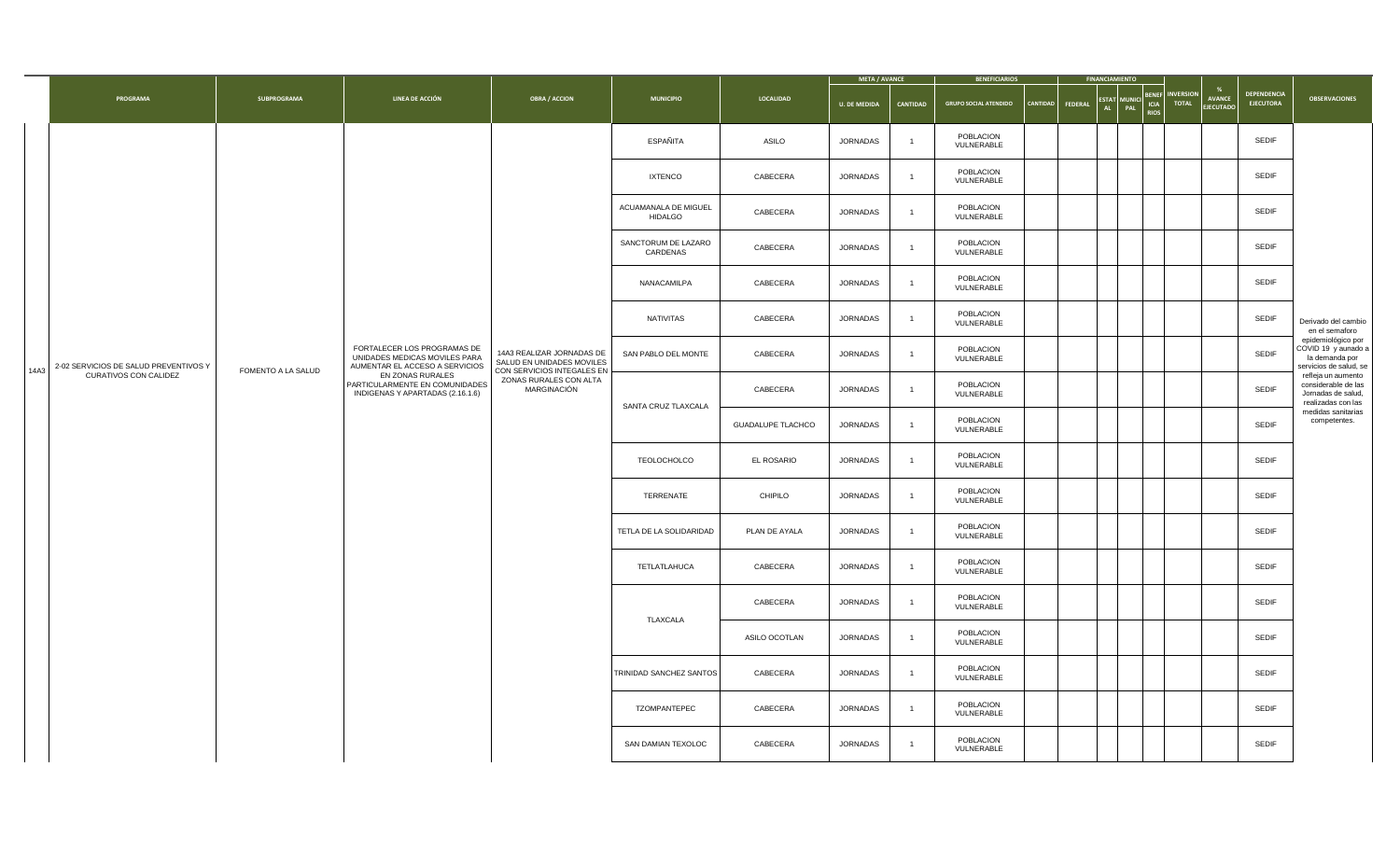|          |             |                 |                      |                                        |                   | META / AVANCE       |                | <b>BENEFICIARIOS</b>         |           | <b>FINANCIAMIENTO</b>   |                                    |                                  |                                       |                                        |                      |
|----------|-------------|-----------------|----------------------|----------------------------------------|-------------------|---------------------|----------------|------------------------------|-----------|-------------------------|------------------------------------|----------------------------------|---------------------------------------|----------------------------------------|----------------------|
| PROGRAMA | SUBPROGRAMA | LINEA DE ACCIÓN | <b>OBRA / ACCION</b> | <b>MUNICIPIO</b>                       | LOCALIDAD         | <b>U. DE MEDIDA</b> | CANTIDAD       | <b>GRUPO SOCIAL ATENDIDO</b> | CANTIDAD  | ESTAT MUNICI<br>FEDERAL | <b>ENEF</b><br>ICIA<br><b>RIOS</b> | <b>INVERSION</b><br><b>TOTAL</b> | %<br><b>AVANCE</b><br><b>EJECUTAD</b> | <b>DEPENDENCIA</b><br><b>EJECUTORA</b> | <b>OBSERVACIONES</b> |
|          |             |                 |                      | SAN FRANCISCO<br>TETLANOHCAN           | CABECERA          | <b>JORNADAS</b>     | $\overline{1}$ | POBLACION<br>VULNERABLE      |           |                         |                                    |                                  |                                       | SEDIF                                  |                      |
|          |             |                 |                      | 21                                     | 10                |                     | 24             |                              | $\bullet$ |                         |                                    |                                  |                                       |                                        |                      |
|          |             |                 |                      | ATLANGATEPEC                           | TEPETZALA         | CONSULTAS           | 15             | POBLACION<br>VULNERABLE      | 15        |                         |                                    |                                  |                                       | SEDIF                                  |                      |
|          |             |                 |                      | ALTZAYANCA                             | NEXNOPALA         | CONSULTAS           | 17             | POBLACION<br>VULNERABLE      | 17        |                         |                                    |                                  |                                       | SEDIF                                  |                      |
|          |             |                 |                      |                                        | SAN JUAN OCOTITLA | CONSULTAS           | 14             | POBLACION<br>VULNERABLE      | 14        |                         |                                    |                                  |                                       | SEDIF                                  |                      |
|          |             |                 |                      | APIZACO                                | LOMA FLORIDA      | CONSULTAS           | 15             | POBLACION<br>VULNERABLE      | 15        |                         |                                    |                                  |                                       | SEDIF                                  |                      |
|          |             |                 |                      | MUÑOZ DE DOMINGO                       | CABECERA          | CONSULTAS           | 12             | POBLACION<br>VULNERABLE      | 12        |                         |                                    |                                  |                                       | SEDIF                                  |                      |
|          |             |                 |                      | ARENAS                                 | CUAMATZINGO       | CONSULTAS           | 15             | POBLACION<br>VULNERABLE      | 15        |                         |                                    |                                  |                                       | SEDIF                                  |                      |
|          |             |                 |                      | ESPAÑITA                               | ASILO             | CONSULTAS           | 21             | POBLACION<br>VULNERABLE      | 21        |                         |                                    |                                  |                                       | SEDIF                                  |                      |
|          |             |                 |                      | <b>IXTENCO</b>                         | CABECERA          | CONSULTAS           | 28             | POBLACION<br>VULNERABLE      | 28        |                         |                                    |                                  |                                       | SEDIF                                  |                      |
|          |             |                 |                      | ACUAMANALA DE MIGUEL<br><b>HIDALGO</b> | CABECERA          | CONSULTAS           | 16             | POBLACION<br>VULNERABLE      | 16        |                         |                                    |                                  |                                       | SEDIF                                  |                      |
|          |             |                 |                      | SANCTORUM DE LAZARO<br>CARDENAS        | CABECERA          | CONSULTAS           | 15             | POBLACION<br>VULNERABLE      | 15        |                         |                                    |                                  |                                       | SEDIF                                  |                      |
|          |             |                 |                      | NANACAMILPA                            | CABECERA          | CONSULTAS           | 15             | POBLACION<br>VULNERABLE      | 15        |                         |                                    |                                  |                                       | SEDIF                                  |                      |
|          |             |                 |                      | <b>NATIVITAS</b>                       | CABECERA          | CONSULTAS           | 50             | POBLACION<br>VULNERABLE      | 50        |                         |                                    |                                  |                                       | SEDIF                                  |                      |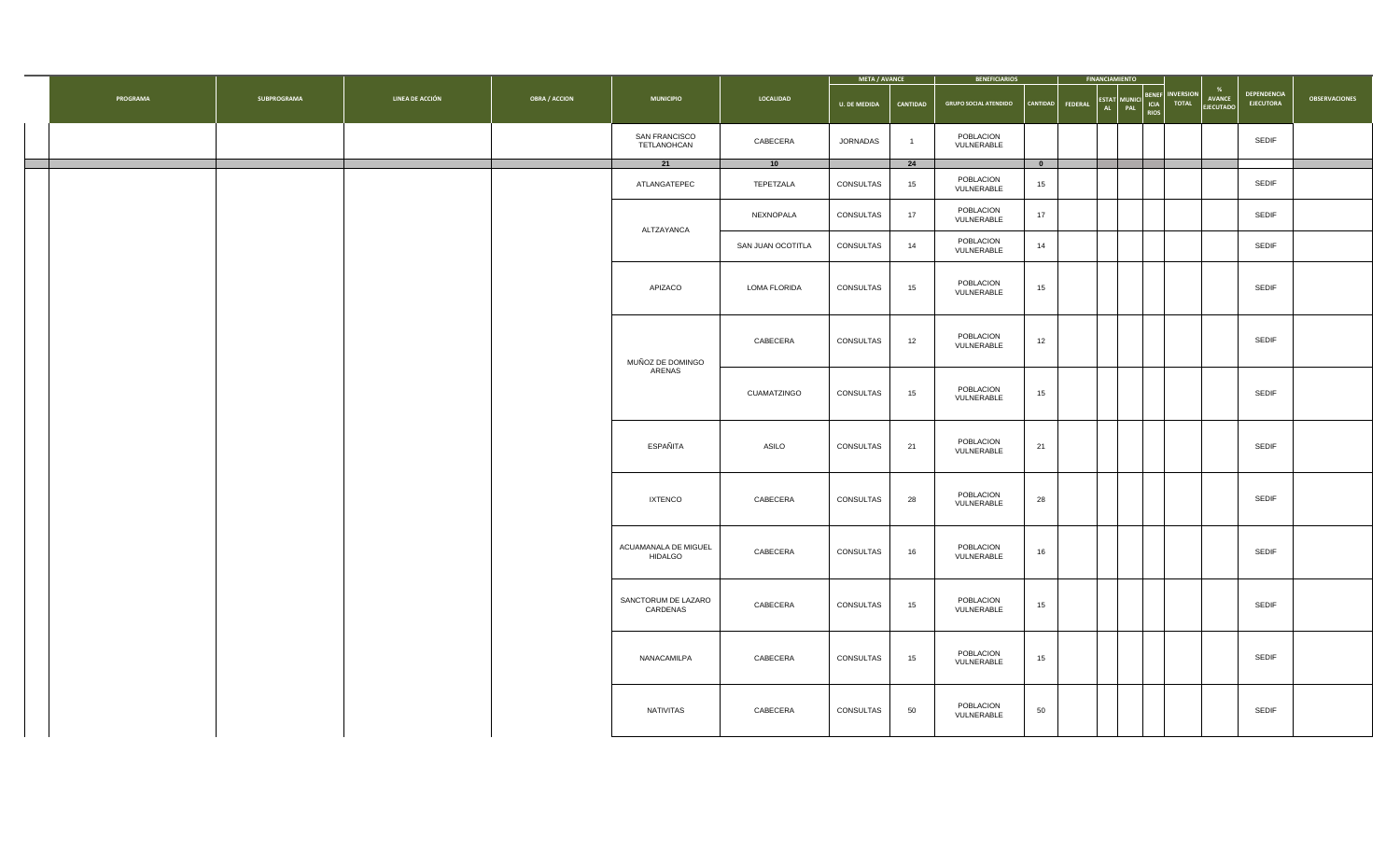|      |                                                                |                    |                                                                                                                                                                                |                                                                                                 |                         |                          | <b>META / AVANCE</b> |                | <b>BENEFICIARIOS</b>         |                                   | <b>FINANCIAMIENTO</b>            |                                     |                                  |                            |                                 |                      |
|------|----------------------------------------------------------------|--------------------|--------------------------------------------------------------------------------------------------------------------------------------------------------------------------------|-------------------------------------------------------------------------------------------------|-------------------------|--------------------------|----------------------|----------------|------------------------------|-----------------------------------|----------------------------------|-------------------------------------|----------------------------------|----------------------------|---------------------------------|----------------------|
|      | PROGRAMA                                                       | SUBPROGRAMA        | LINEA DE ACCIÓN                                                                                                                                                                | <b>OBRA / ACCION</b>                                                                            | <b>MUNICIPIO</b>        | LOCALIDAD                | <b>U. DE MEDIDA</b>  | CANTIDAD       | <b>GRUPO SOCIAL ATENDIDO</b> | <b>CANTIDAD</b><br><b>FEDERAL</b> | <b>ESTAT</b><br>PAL<br><b>AL</b> | <b>BENEF</b><br>ICIA<br><b>RIOS</b> | <b>INVERSION</b><br><b>TOTAL</b> | AVANCE<br><b>EJECUTADO</b> | DEPENDENCIA<br><b>EJECUTORA</b> | <b>OBSERVACIONES</b> |
|      |                                                                |                    |                                                                                                                                                                                |                                                                                                 | SAN PABLO DEL MONTE     | CABECERA                 | CONSULTAS            | 15             | POBLACION<br>VULNERABLE      | 15                                |                                  |                                     |                                  |                            | SEDIF                           |                      |
|      |                                                                |                    |                                                                                                                                                                                |                                                                                                 | SANTA CRUZ TLAXCALA     | CABECERA                 | CONSULTAS            | 19             | POBLACION<br>VULNERABLE      | 19                                |                                  |                                     |                                  |                            | SEDIF                           |                      |
|      |                                                                |                    |                                                                                                                                                                                |                                                                                                 |                         | <b>GUADALUPE TLACHCO</b> | CONSULTAS            | 20             | POBLACION<br>VULNERABLE      | 20                                |                                  |                                     |                                  |                            | SEDIF                           |                      |
| 15A3 | 2-02 SERVICIOS DE SALUD PREVENTIVOS Y<br>CURATIVOS CON CALIDEZ | FOMENTO A LA SALUD | ATENDER DE MANERA INTEGRAL Y<br>COORDINADA LA SALUD DE LA<br>POBLACIÓN USUARIA BUSCANDO<br>MINIMIZAR LA INCIDENCIA DE<br>COMPLICACIONES ATRIBUIBLES A LA<br>ATENCIÓN TARDÍA DE | 15A3 OTORGAR CONSULTA<br>EXTERNA DE MEDICINA<br>GENERAL, ODONTOLOGÍA<br>NUTRICIÓN Y OPTOMETRIA. | TEOLOCHOLCO             | CABECERA                 | CONSULTAS            | 24             | POBLACION<br>VULNERABLE      | 24                                |                                  |                                     |                                  |                            | SEDIF                           |                      |
|      |                                                                |                    | PADECIMIENTOS(LA 2.17.1.3)                                                                                                                                                     |                                                                                                 | TERRENATE               | CHIPILO                  | CONSULTAS            | 36             | POBLACION<br>VULNERABLE      | 36                                |                                  |                                     |                                  |                            | SEDIF                           |                      |
|      |                                                                |                    |                                                                                                                                                                                |                                                                                                 |                         | PLAN DE AYALA            | CONSULTAS            | 15             | POBLACION<br>VULNERABLE      | 15                                |                                  |                                     |                                  |                            | SEDIF                           |                      |
|      |                                                                |                    |                                                                                                                                                                                |                                                                                                 | TETLA DE LA SOLIDARIDAD | OCOTITLA                 | CONSULTAS            | 15             | POBLACION<br>VULNERABLE      | 15                                |                                  |                                     |                                  |                            | SEDIF                           |                      |
|      |                                                                |                    |                                                                                                                                                                                |                                                                                                 |                         | 1ERA SECCION             | CONSULTAS            | 17             | POBLACION<br>VULNERABLE      | 17                                |                                  |                                     |                                  |                            | <b>SEDIF</b>                    |                      |
|      |                                                                |                    |                                                                                                                                                                                |                                                                                                 | TETLATLAHUCA            | CABECERA                 | CONSULTAS            | 10             | POBLACION<br>VULNERABLE      | 10                                |                                  |                                     |                                  |                            | SEDIF                           |                      |
|      |                                                                |                    |                                                                                                                                                                                |                                                                                                 |                         | CABECERA                 | CONSULTAS            | 249            | POBLACION<br>VULNERABLE      | 249                               |                                  |                                     |                                  |                            | SEDIF                           |                      |
|      |                                                                |                    |                                                                                                                                                                                |                                                                                                 | TLAXCALA                | ASILO OCOTLAN            | CONSULTAS            | $\overline{7}$ | POBLACION<br>VULNERABLE      | $\overline{7}$                    |                                  |                                     |                                  |                            | <b>SEDIF</b>                    |                      |
|      |                                                                |                    |                                                                                                                                                                                |                                                                                                 | TRINIDAD SANCHEZ SANTOS | CABECERA                 | CONSULTAS            | 23             | POBLACION<br>VULNERABLE      | 23                                |                                  |                                     |                                  |                            | SEDIF                           |                      |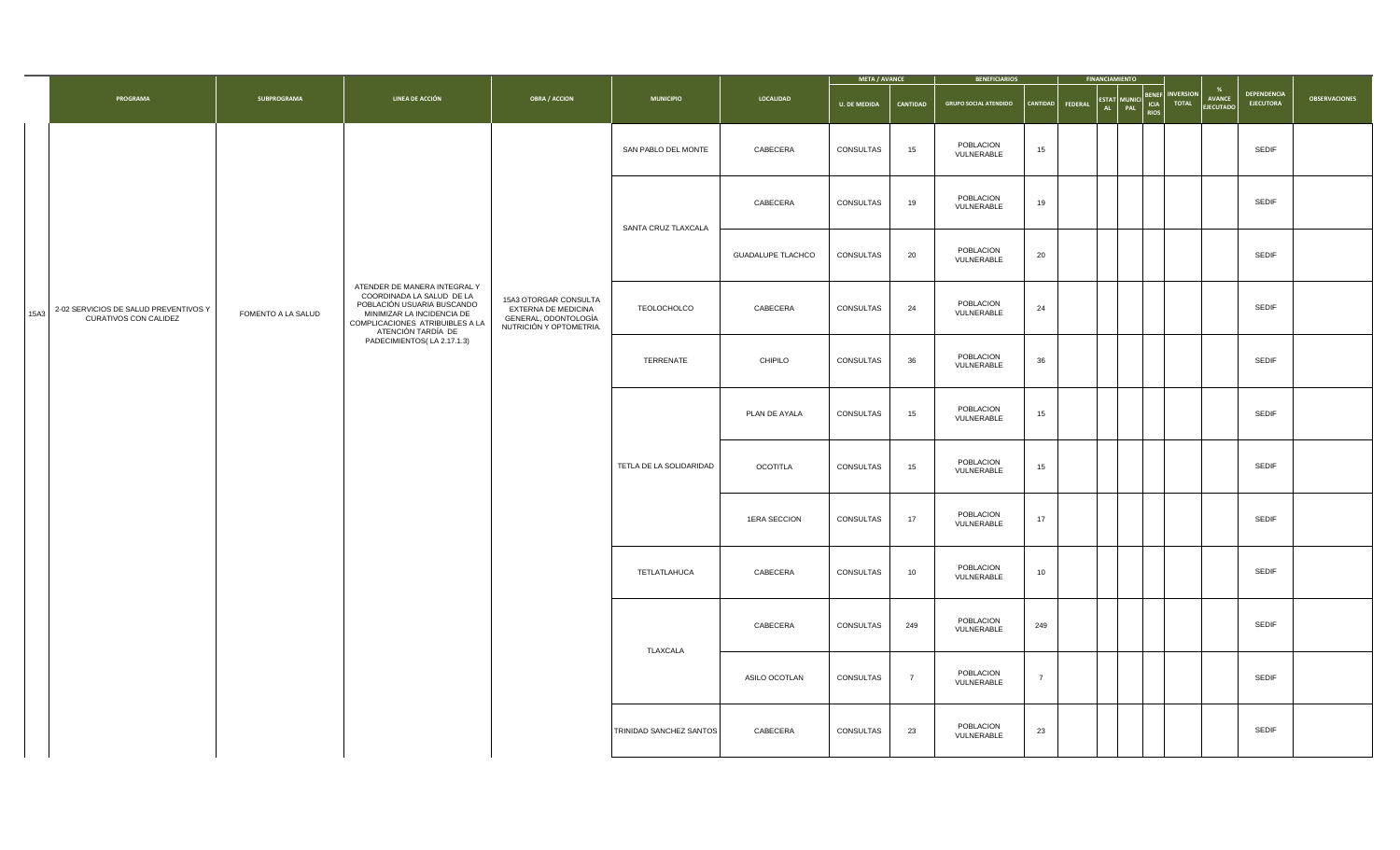|          |             |                 |                      |                              |                | META / AVANCE       |                 | <b>BENEFICIARIOS</b>         |          |         | <b>FINANCIAMIENTO</b>                                                             |                                  |                                   |                                        |                      |
|----------|-------------|-----------------|----------------------|------------------------------|----------------|---------------------|-----------------|------------------------------|----------|---------|-----------------------------------------------------------------------------------|----------------------------------|-----------------------------------|----------------------------------------|----------------------|
| PROGRAMA | SUBPROGRAMA | LINEA DE ACCIÓN | <b>OBRA / ACCION</b> | <b>MUNICIPIO</b>             | LOCALIDAD      | <b>U. DE MEDIDA</b> | CANTIDAD        | <b>GRUPO SOCIAL ATENDIDO</b> | CANTIDAD | FEDERAL | <b>BENEF</b><br>ICIA<br><b>ESTAT</b><br><b>AUNICI</b><br>AL<br>PAL<br><b>RIOS</b> | <b>INVERSION</b><br><b>TOTAL</b> | <b>AVANCE</b><br><b>EJECUTADO</b> | <b>DEPENDENCIA</b><br><b>EJECUTORA</b> | <b>OBSERVACIONES</b> |
|          |             |                 |                      | TZOMPANTEPEC                 | CABECERA       | CONSULTAS           | 20              | POBLACION<br>VULNERABLE      | 20       |         |                                                                                   |                                  |                                   | SEDIF                                  |                      |
|          |             |                 |                      | YAHUQUEMECAN                 | SAN JOSE TETEL | CONSULTAS           | 10              | POBLACION<br>VULNERABLE      | 10       |         |                                                                                   |                                  |                                   | SEDIF                                  |                      |
|          |             |                 |                      |                              | HUACALTZINCO   | CONSULTAS           | 42              | POBLACION<br>VULNERABLE      | 42       |         |                                                                                   |                                  |                                   | SEDIF                                  |                      |
|          |             |                 |                      | SAN DAMIAN TEXOLOC           | CABECERA       | CONSULTAS           | 15              | POBLACION<br>VULNERABLE      | 15       |         |                                                                                   |                                  |                                   | SEDIF                                  |                      |
|          |             |                 |                      | SAN FRANCISCO<br>TETLANOHCAN | CABECERA       | CONSULTAS           | 15              | POBLACION<br>VULNERABLE      | 15       |         |                                                                                   |                                  |                                   | SEDIF                                  |                      |
|          |             |                 |                      | SAN JUAN HUATZINCO           | CABECERA       | CONSULTAS           | 15              | POBLACION<br>VULNERABLE      | 15       |         |                                                                                   |                                  |                                   | <b>SEDIF</b>                           |                      |
|          |             |                 |                      | 25                           | 12             |                     | 800             |                              | 800      |         |                                                                                   |                                  |                                   |                                        |                      |
|          |             |                 |                      | APIZACO                      | CENTRO         | SESIONES            | 8               | ADULTOS MAYORES              | 50       |         |                                                                                   |                                  |                                   | SEDIF                                  |                      |
|          |             |                 |                      |                              | CUAHULA        | SESIONES            | 8               | ADULTOS MAYORES              | 15       |         |                                                                                   |                                  |                                   | <b>SEDIF</b>                           |                      |
|          |             |                 |                      | CALPULALPAN                  | SAN CRISTOBAL  | SESIONES            | 8               | ADULTOS MAYORES              | 10       |         |                                                                                   |                                  |                                   | SEDIF                                  |                      |
|          |             |                 |                      |                              | SAN FELIPE     | SESIONES            | $7\overline{ }$ | ADULTOS MAYORES              | 9        |         |                                                                                   |                                  |                                   | SEDIF                                  |                      |
|          |             |                 |                      |                              | TETELA         | SESIONES            | $7\overline{ }$ | ADULTOS MAYORES              | 39       |         |                                                                                   |                                  |                                   | SEDIF                                  |                      |
|          |             |                 |                      |                              | COL. EL ALTO   | SESIONES            | 8               | ADULTOS MAYORES              | 27       |         |                                                                                   |                                  |                                   | SEDIF                                  |                      |
|          |             |                 |                      | CHIAUTEMPAN                  | TEPATLAXCO     | <b>SESIONES</b>     | $\overline{7}$  | ADULTOS MAYORES              | 24       |         |                                                                                   |                                  |                                   | SEDIF                                  |                      |
|          |             |                 |                      |                              | CUAHUIXMATLA   | SESIONES            | 8               | ADULTOS MAYORES              | 38       |         |                                                                                   |                                  |                                   | SEDIF                                  |                      |
|          |             |                 |                      |                              | TLACOAPAN      | SESIONES            | $\overline{7}$  | ADULTOS MAYORES              | 20       |         |                                                                                   |                                  |                                   | SEDIF                                  |                      |
|          |             |                 |                      |                              | CABECERA       | <b>SESIONES</b>     | -8              | ADULTOS MAYORES              | 12       |         |                                                                                   |                                  |                                   | SEDIF                                  |                      |
|          |             |                 |                      | MUÑOZ DE DOMINGO             | SAN JOSE       | SESIONES            | $\overline{7}$  | ADULTOS MAYORES              | 9        |         |                                                                                   |                                  |                                   | SEDIF                                  |                      |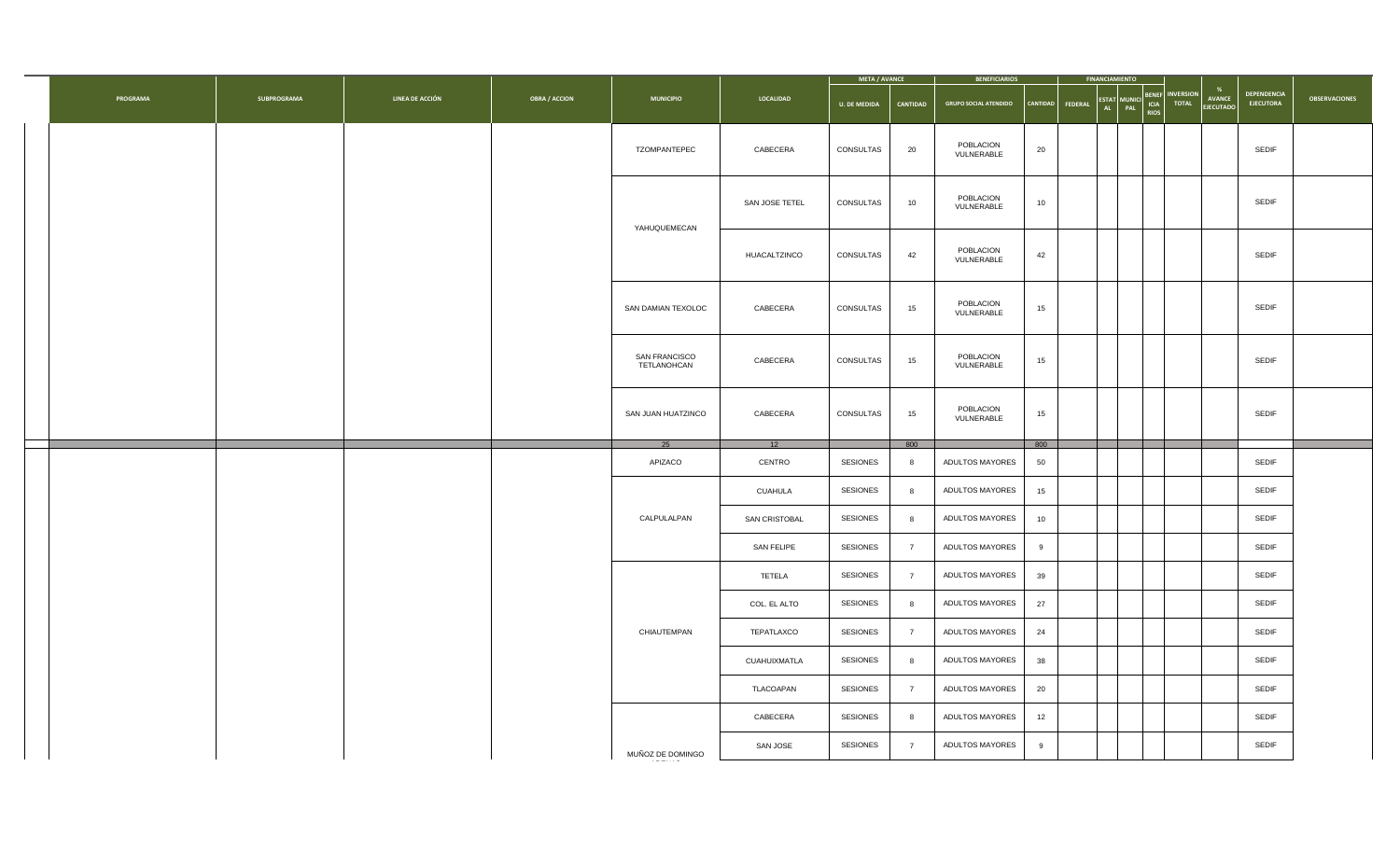|      |                                                                |                    |                                                                                                                                                         |                      |                               |                         | <b>META / AVANCE</b> |                 | <b>BENEFICIARIOS</b>         |                 |                | <b>FINANCIAMIENTO</b> |                                                                                                             |                            |                                        |                                                                                       |
|------|----------------------------------------------------------------|--------------------|---------------------------------------------------------------------------------------------------------------------------------------------------------|----------------------|-------------------------------|-------------------------|----------------------|-----------------|------------------------------|-----------------|----------------|-----------------------|-------------------------------------------------------------------------------------------------------------|----------------------------|----------------------------------------|---------------------------------------------------------------------------------------|
|      | PROGRAMA                                                       | SUBPROGRAMA        | LINEA DE ACCIÓN                                                                                                                                         | <b>OBRA / ACCION</b> | <b>MUNICIPIO</b>              | LOCALIDAD               | <b>U. DE MEDIDA</b>  | <b>CANTIDAD</b> | <b>GRUPO SOCIAL ATENDIDO</b> | <b>CANTIDAD</b> | <b>FEDERAL</b> | AL                    | <b>NVERSION</b><br><b>BENEF</b><br><b>ESTAT MUNICI</b><br><b>ICIA</b><br><b>TOTAL</b><br>PAL<br><b>RIOS</b> | <b>AVANCE</b><br>EJECUTADC | <b>DEPENDENCIA</b><br><b>EJECUTORA</b> | <b>OBSERVACIONES</b>                                                                  |
|      |                                                                |                    |                                                                                                                                                         |                      | ARENAS                        | GUADALUPE               | SESIONES             | -8              | ADULTOS MAYORES              | 6               |                |                       |                                                                                                             |                            | SEDIF                                  |                                                                                       |
|      |                                                                |                    |                                                                                                                                                         |                      |                               | SAN ISIDRO CHIPILA      | SESIONES             | 8               | ADULTOS MAYORES              | $\overline{7}$  |                |                       |                                                                                                             |                            | SEDIF                                  |                                                                                       |
|      |                                                                |                    |                                                                                                                                                         |                      | <b>IXTENCO</b>                | CABECERA                | SESIONES             |                 | ADULTOS MAYORES              | 20              |                |                       |                                                                                                             |                            | SEDIF                                  |                                                                                       |
|      |                                                                |                    |                                                                                                                                                         |                      |                               | SEPTIMA SECCIÓN         | SESIONES             | 8               | ADULTOS MAYORES              | 28              |                |                       |                                                                                                             |                            | SEDIF                                  | Los municipios que                                                                    |
| 16A4 | 2-02 SERVICIOS DE SALUD PREVENTIVOS Y<br>CURATIVOS CON CALIDEZ | FOMENTO A LA SALUD | FORTALECER LOS PROGRAMAS DE<br>ATENCIÓN INTEGRAL A LA SALUD DEL 16A4 SESIONES DE ACTIVACIÓN<br>ADULTO MAYOR CON ESQUEMAS DE FISICA REALIZADA POR GRUPOS |                      | CONTLA DE JUAN CUAMATZI       | TERCERA SECCIÓN         | SESIONES             | 8               | ADULTOS MAYORES              | 39              |                |                       |                                                                                                             |                            | SEDIF                                  | ealizan dicha actividad<br>manejan sesiones con<br>sus grupos desde sus               |
|      |                                                                |                    | ACTIVACIÓN FÍSICA E INTEGRACIÓN<br>SOCIAL (LA 2.18.3.4)                                                                                                 | DE ADULTOS MAYORES   |                               | SEGUNDA SECCIÓN         | SESIONES             | 8               | ADULTOS MAYORES              | 41              |                |                       |                                                                                                             |                            | SEDIF                                  | casa, derivado de<br>contigencia por COVID<br>19, cuidando las<br>medidas sanitarias. |
|      |                                                                |                    |                                                                                                                                                         |                      | NATIVITAS                     | MILAGRO                 | SESIONES             | 8               | ADULTOS MAYORES              | 19              |                |                       |                                                                                                             |                            | SEDIF                                  |                                                                                       |
|      |                                                                |                    |                                                                                                                                                         |                      | SAN LUIS TEOLOCHOLCO          | CABECERA                | SESIONES             | -8              | ADULTOS MAYORES              | 10              |                |                       |                                                                                                             |                            | SEDIF                                  |                                                                                       |
|      |                                                                |                    |                                                                                                                                                         |                      |                               | SAN GABRIEL CUAHUTLA    | SESIONES             | $\overline{7}$  | ADULTOS MAYORES              | 20              |                |                       |                                                                                                             |                            | SEDIF                                  |                                                                                       |
|      |                                                                |                    |                                                                                                                                                         |                      | TLAXCALA                      | COL ADOLFO LOPEZ MATEOS | SESIONES             | 8               | ADULTOS MAYORES              | 13              |                |                       |                                                                                                             |                            | SEDIF                                  |                                                                                       |
|      |                                                                |                    |                                                                                                                                                         |                      |                               | LOMA XICOHTENCATL       | SESIONES             | 8               | ADULTOS MAYORES              | $\overline{7}$  |                |                       |                                                                                                             |                            | SEDIF                                  |                                                                                       |
|      |                                                                |                    |                                                                                                                                                         |                      | PAPALOTLA DE<br>XICOHTENCATL  | CEBECERA                | SESIONES             | -8              | ADULTOS MAYORES              | 49              |                |                       |                                                                                                             |                            | <b>SEDIF</b>                           |                                                                                       |
|      |                                                                |                    |                                                                                                                                                         |                      |                               | CABECERA 1              | SESIONES             | 8               | ADULTOS MAYORES              | 49              |                |                       |                                                                                                             |                            | SEDIF                                  |                                                                                       |
|      |                                                                |                    |                                                                                                                                                         |                      | XICOHTZINCO                   | CABECERA 2              | SESIONES             | 8               | ADULTOS MAYORES              | 19              |                |                       |                                                                                                             |                            | SEDIF                                  |                                                                                       |
|      |                                                                |                    |                                                                                                                                                         |                      |                               | CABECERA 3              | SESIONES             | 8               | ADULTOS MAYORES              | 22              |                |                       |                                                                                                             |                            | <b>SEDIF</b>                           |                                                                                       |
|      |                                                                |                    |                                                                                                                                                         |                      |                               | CABECERA 4              | <b>SESIONES</b>      | 8               | ADULTOS MAYORES              | 20              |                |                       |                                                                                                             |                            | SEDIF                                  |                                                                                       |
|      |                                                                |                    |                                                                                                                                                         |                      | LAZARO CARDENAS               | CENTRO                  | SESIONES             | -8              | ADULTOS MAYORES              | $5\overline{5}$ |                |                       |                                                                                                             |                            | SEDIF                                  |                                                                                       |
|      |                                                                |                    |                                                                                                                                                         |                      | SAN JERONIMO ZACUALPAN        | CABECERA                | SESIONES             | -8              | ADULTOS MAYORES              | 35              |                |                       |                                                                                                             |                            | SEDIF                                  |                                                                                       |
|      |                                                                |                    |                                                                                                                                                         |                      | SAN JOSE TEACALCO             | CABECERA                | SESIONES             | 8               | ADULTOS MAYORES              | $\overline{7}$  |                |                       |                                                                                                             |                            | SEDIF                                  |                                                                                       |
|      |                                                                |                    |                                                                                                                                                         |                      | SANTA ANA NOPALUCAN           | CABECERA                | SESIONES             | 8               | ADULTOS MAYORES              | 17              |                |                       |                                                                                                             |                            | <b>SEDIF</b>                           |                                                                                       |
|      |                                                                |                    |                                                                                                                                                         |                      | SANTA ISABEL XILOXOXTLA<br>13 | CABECERA<br>28          | <b>SESIONES</b>      | 250             | ADULTOS MAYORES              | 8<br>694        |                |                       |                                                                                                             |                            | SEDIF<br><b>SEDIF</b>                  |                                                                                       |
|      |                                                                |                    |                                                                                                                                                         |                      |                               |                         |                      |                 |                              |                 |                |                       |                                                                                                             |                            |                                        |                                                                                       |